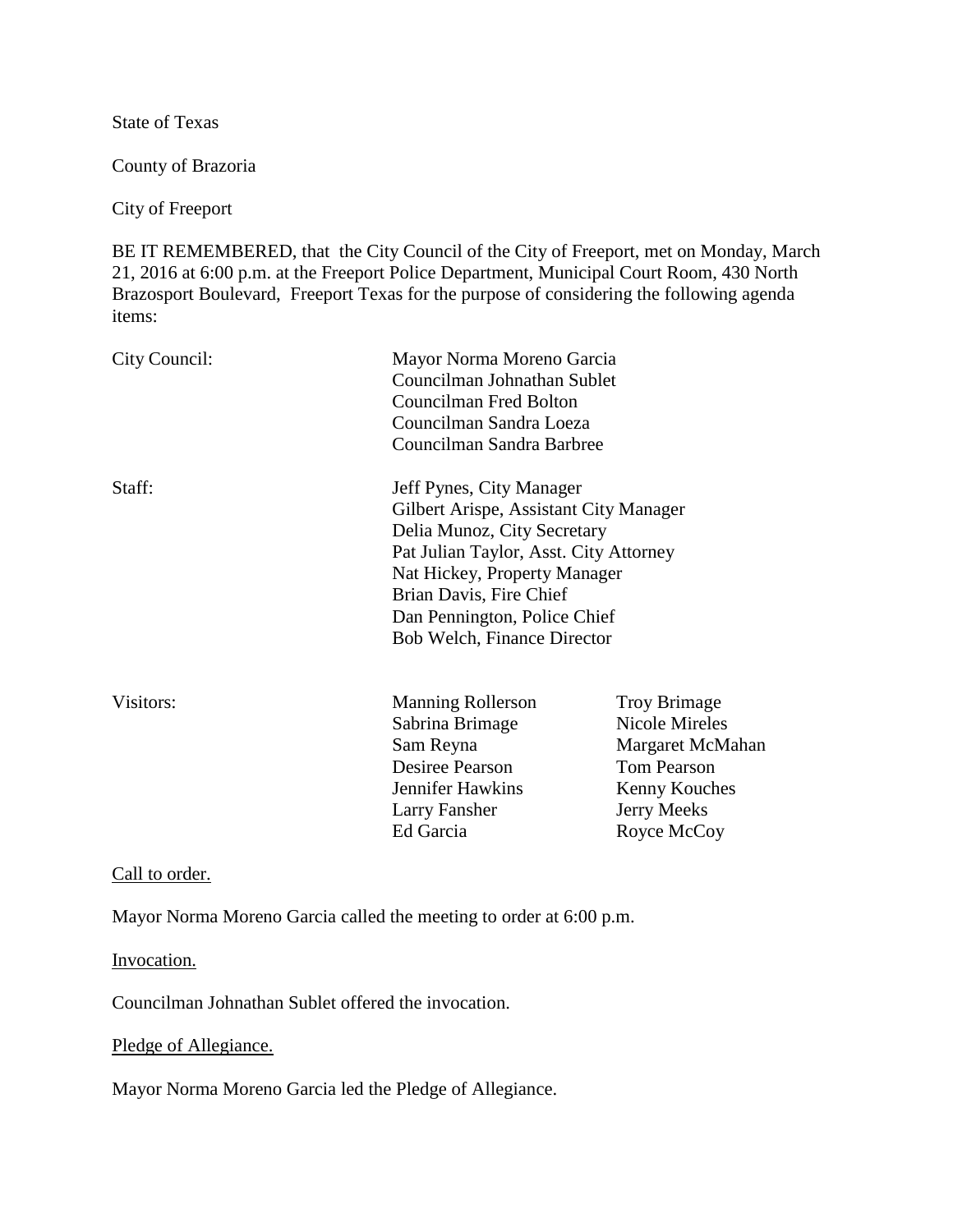### Attending citizens and their business.

Manning Rollerson inquired at the Brazoria County Appriasal District about the East End property taxes and expressed his disappointment in the taxing of the East End of town. Port Freeport steady buying property and felt that the City had no concern of the residents. He stated that that the City had dilapated building downtown and asked that it be addressed.

### Consideration of approving February 16, 2016 Council Minutes.

On a motion by Councilwoman Loeza, seconded by Councilwoman Barbree, with all present voting "Aye", Council unanimously appoved the February 16, 2016 Council Minutes.

## **Proclamation**: Recognizing March 29<sup>th</sup> as "Vietnam Veterans Day".

Mayor Norma read the proclamation recognizing March 29<sup>th</sup> as Vietnam Veteran's Day.

Consideration of approving a residential tax abatement application for a new house for Patrick & Mary Bel Garza, # 2 South Ave. D., Freeport Texas and setting a Public Hearing date to consider designating the following described property located within the corporate boundaries of the City as a reinvestment zone for the purpose of entering into an agreement with the owner or owners thereof granting a tax abatement : Block 5, Lot 1, 2 Velasco Townsite, a subdivision in the City of Freeport, Brazoria County, Texas according to the map or plat of said subdivision on file in the plat records of said county, known as # 2 South Ave. D.

On a motion by Councilman Bolton, seconded by Councilwoman Loeza, with all present voting "Aye", Council unanimously approved setting April 18, 2016 for a Public Hearing date to consider designating the following described property located within the corporate boundaries of the City as a reinvestment zone for the purpose of entering into an agreement with the owner or owners thereof granting a tax abatement : Block 5, Lot 1, 2 Velasco Townsite, a subdivision in the City of Freeport, Brazoria County, Texas according to the map or plat of said subdivision on file in the plat records of said county, known as # 2 South Ave. D.

Consideration of approving a residential tax abatement application for remodeling for Nicholas Sanchez, 1932 N. Ave. H, Freeport Texas and setting a Public Hearing date to consider designating the following described property located within the corporate boundaries of the City as a reinvestment zone for the purpose of entering into an agreement with the owner or owners thereof granting a tax abatement : Block 5, Lot 16, Riverside Terrace, a subdivision in the City of Freeport, Brazoria County, Texas according to the map or plat of said subdivision on file in the plat records of said county, known as # 1932 N. Ave. H.

On a motion by Councilwoman Loeza, seconded by Councilman Bolton, with all present voting "Aye", Council unanimously approved setting April 18, 2016 for a Public Hearing date to consider designating the following described property located within the corporate boundaries of the City as a reinvestment zone for the purpose of entering into an agreement with the owner or owners thereof granting a tax abatement : Block 5, Lot 16, Riverside Terrace, a subdivision in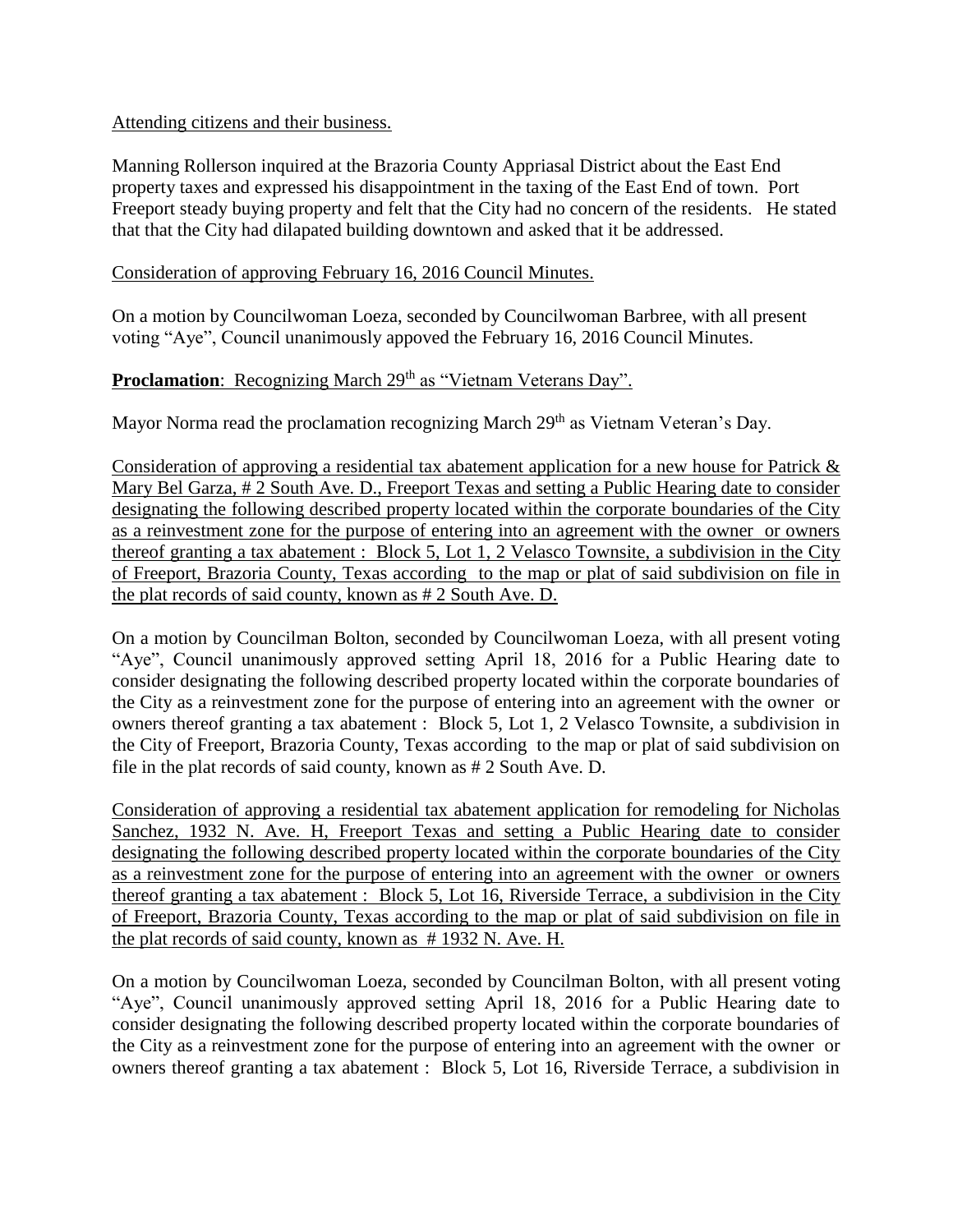the City of Freeport, Brazoria County, Texas according to the map or plat of said subdivision on file in the plat records of said county, known as # 1932 N. Ave. H.

Consideration of approving Ordinance No. 2016-2107 amending Chapter 51 of the Code of Ordinance by adding sections to address the discharge of fats, oils, and grease into the sanitary sewer system.

On a motion by Councilwoman Loeza, seconded by Councilwoman Barbree, with all present voting "Aye", Council unanimously approved Ordinance No. 2016-2107 amending Chapter 51 of the Code of Ordinance by adding sections to address the discharge of fats, oils, and grease into the sanitary sewer system.

Consideration of approving Ordinance No. 2016-2108 providing for collection of Scofflaw Fees pursuant to Texas Transportation Code Section 702.

On a motion by Councilwoman Barbree, seconded by Councilwoman Loeza, with all present voting "Aye", Council unanimously approved Ordinance No. 2016-2108 providing for collection of Scofflaw Fees pursuant to Texas Transportation Code Section 702.

Consideration of approving an Interlocal Agreement with Brazoria County to participate in the Scofflaw program.

On a motion by Councilwoman Barbree, seconded by Councilwoman Loeza, with all present voting "Aye", Council unanimously approved an Interlocal Agreement with Brazoria County to participate in the Scofflaw program.

Consideration of approving and awarding a bid for Mystery Harbor Lane and Front Street, authorizing the City Manager or his designee to negotiate a contract with the successful bidder and authorizing the Mayor and City Secretary, respectively, to execute and attest such contract.

On a motion by Councilwoman Barbree, seconded by Councilwoman Loeza, with all present voting "Aye", Council unanimously approved to award the bid to A-I Construction Services, 6108 Brittmoore, Houston, Texas for Mystery Harbor Lane and Front Street, authorizing the City Manager or his designee to negotiate a contract with the successful bidder and authorizing the Mayor and City Secretary, respectively, to execute and attest such contract.

Consideration of approving and modifying the Freeport Historical Museum Foundations, Bylaws.

On a motion by Councilwoman Loeza, seconded by Councilwoman Barbree, with all present voting "Aye", Council unanimously approved to modify the Freeport Historical Museum Foundation Bylaws.

Consideration of approving and releasing the City's interest in trust property on Block 809, Lot 15, 18-19, Velasco Townsite, known as 1805 and 1811-1813 North Ave. P. Tax Id. 8110-4177- 000.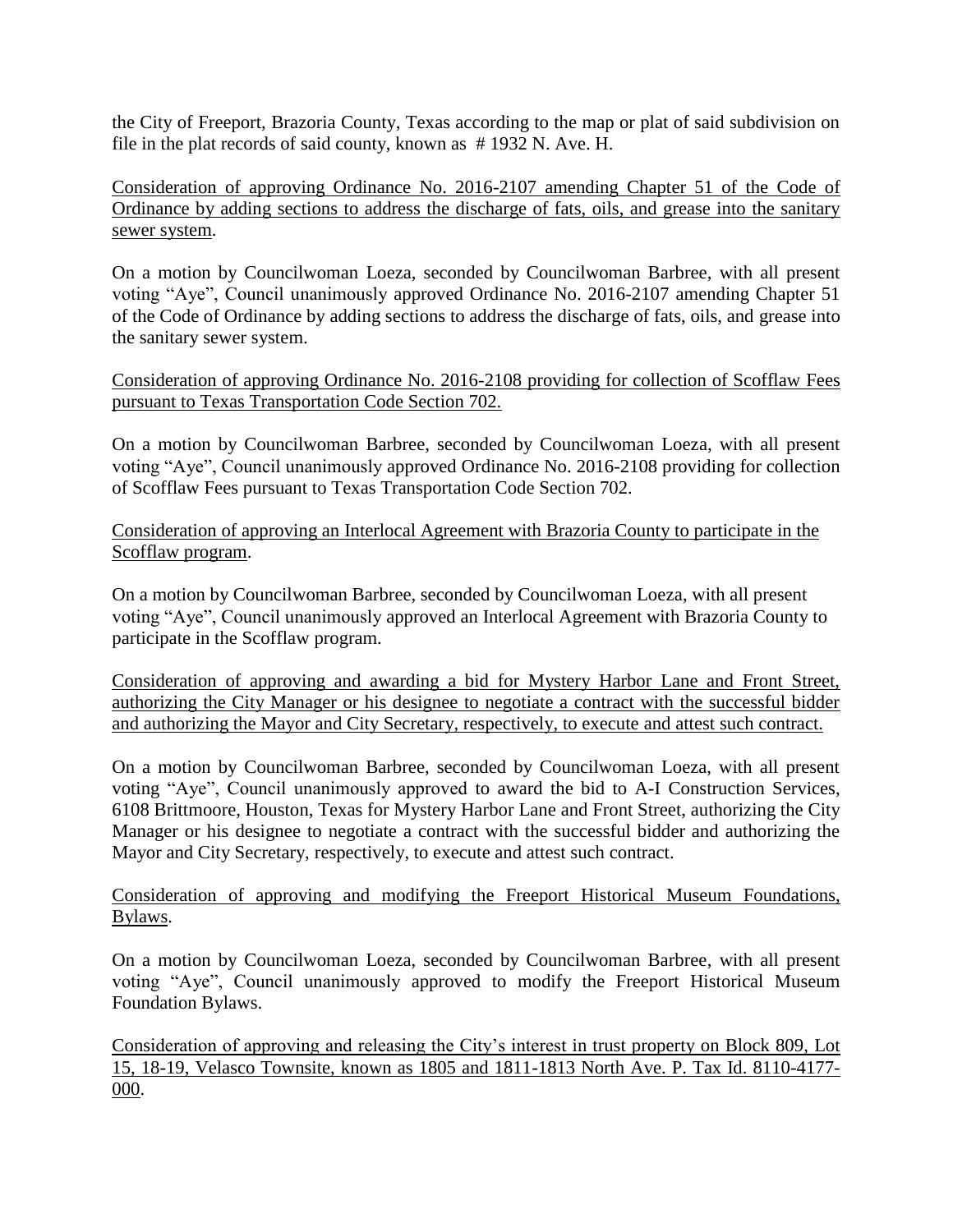On a motion by Councilwoman Barbree to release the City's interest in trust property on Block 809, Lot 15, 18-19, Velasco Townsite, known as 1805 and 1811-1813 North Ave P., Tax Id 8110-4177-000, died for lack of motion.

Consideration of approving and releasing the City's interest in trust property on Block 715, Lot 24, Velasco Townsite, known as 1223 N. Ave. M., Tax Id. 8110-3076-000.

On a motion by Councilwoman Loeza, seconded by Councilwoman Barbree, with all present voting "Aye", Council unanimously rejected releasing the City's interest in trust property on Block 715, Lot 24, Velasco Townsite, known as 1223 N. Ave. M., Tax Id. 8110-3076-000.

Consideration of approving and releasing the City's interest in trust property on Block 36, Lot 9- 10, 12 Velasco Townsite, known as 618-620, 624 S. Gulf Boulevard, (old Surfside Rd.) Tx Id. 8110- 0394-000.

On a motion by Councilwoman Loeza, seconded by Councilwoman Barbree, with all present voting "Aye", Council unanimously rejected releasing the City's interest in trust property on Block 36, Lot 9-10, 12 Velasco Townsite, known as 618-620, 624 S. Gulf Boulevard, (old Surfside Rd.) Tx Id. 8110- 0394-000.

Consideration of approving the purchase of police radio dispatch console desks, furniture, and flooring using a combination of city funds and awarded grant monies.

On a motion by Councilwoman Barbree, seconded by Councilman Sublet, with all present voting "Aye, , Council approved Mr. Pennington recommendation to purchase of police radio dispatch console desks, furniture, and flooring using a combination of city funds and awarded grant monies.

Consideration of approving a request from the Hispanic Chamber of Commerce to have a Cinco De Mayo Parade on Saturday, May 7, 2015 at 11:00 a.m., from the Freeport Museum to Baywood's parking lot. This will require closing East Park, from its intersection with 4<sup>th</sup> Street, to it intersection with 2nd Street, and closing of Second Street, from its intersection with East Park past its intersection with Brazosport Boulevard, to its end at the diversion channel of the Brazos River adjacent to Baywood's parking lot.

On a motion by Councilwoman Loeza, seconded by Councilwoman Barbree, with all present voting "Aye", Council unanimously approved a request from the Hispanic Chamber of Commerce to have a Cinco De Mayo Parade on Saturday, May 7, 2015 at 11:00 a.m., from the Freeport Museum to Baywood's parking lot. This will require closing East Park, from its intersection with 4<sup>th</sup> Street, to it intersection with 2<sup>nd</sup> Street, and closing of Second Street, from its intersection with East Park past its intersection with Brazosport Boulevard, to its end at the diversion channel of the Brazos River adjacent to Baywood's parking lot.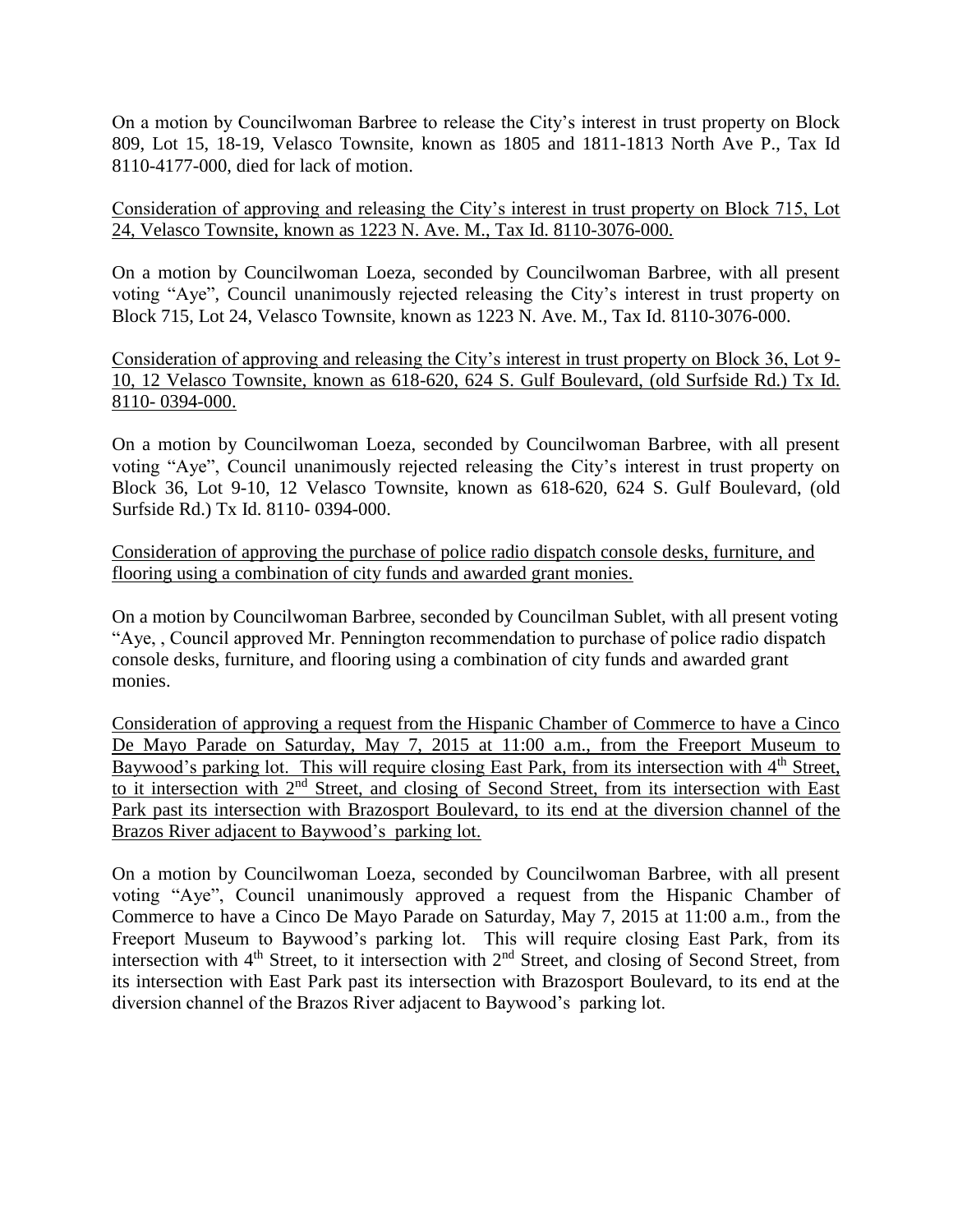Consideration of approving Ordinance No. 2016-2109 amending Ordinance No. 2016-2103 of said city, which called the annual General Election for the City of Freeport for the second Saturday in May 2016, being May 7, 2016, at which the voters of said city residing in Wards A and C shall be permitted to vote for or against the candidates for positions A and C on the City Council of the City of Freeport; amending the provisions of said ordinance designating polling places for the day of said election and amending the provisions of said ordinance designating polling places for early voting.

On a motion by Councilman Bolton, seconded by Councilwoman Barbree, with all present voting "Aye", Council unanimously approved Ordinance No. 2016-2109 amending Ordinance No. 2016-2103 of said city, which called the annual General Election for the City of Freeport for the second Saturday in May 2016, being May 7, 2016, at which the voters of said city residing in Wards A and C shall be permitted to vote for or against the candidates for positions A and C on the City Council of the City of Freeport; amending the provisions of said ordinance designating polling places for the day of said election and amending the provisions of said ordinance designating polling places for early voting.

Consideration of approving Ordinance No. 2016-2110 amending Ordinance No. 2016-2104, which called a Charter Amendment Election for said City on the question of adopting eight (8) amendments to the Home Rule Charter of said City; as amended by Ordinance No. 2016- 2106 to amend the provisions of said ordinance designating polling places for the day of said election and amending the provisions of said ordinance designating polling places for early voting.

On a motion by Councilwoman Barbree, seconded by Councilwoman Loeza, with all present voting "Aye", Council unanimously approved Ordinance No. 2016-2110 amending Ordinance No. 2016-2104, which called a Charter Amendment Election for said City on the question of adopting eight (8) amendments to the Home Rule Charter of said City; as amended by Ordinance No. 2016- 2106 to amend the provisions of said ordinance designating polling places for the day of said election and amending the provisions of said ordinance designating polling places for early voting.

# Consideration of approving Ordinance No. 2016-2111 amending the budget for Fiscal Year 2015-2016.

On a motion by Councilwoman Loeza, seconded by Councilwoman Barbree, with all present voting "Aye", Council unanimously approved Ordinance No. 2016-2111 amending the budget for Fiscal Year 2015-2016.

## Consideration of the approval of any action to be taken, including the adoption of Resolution No. 2016-2489, as a result of closed Executive Session.

No motion.

Mayor Norma M. Garcia closed the Formal Session and opened the Executive Session at 6:28 p.m.